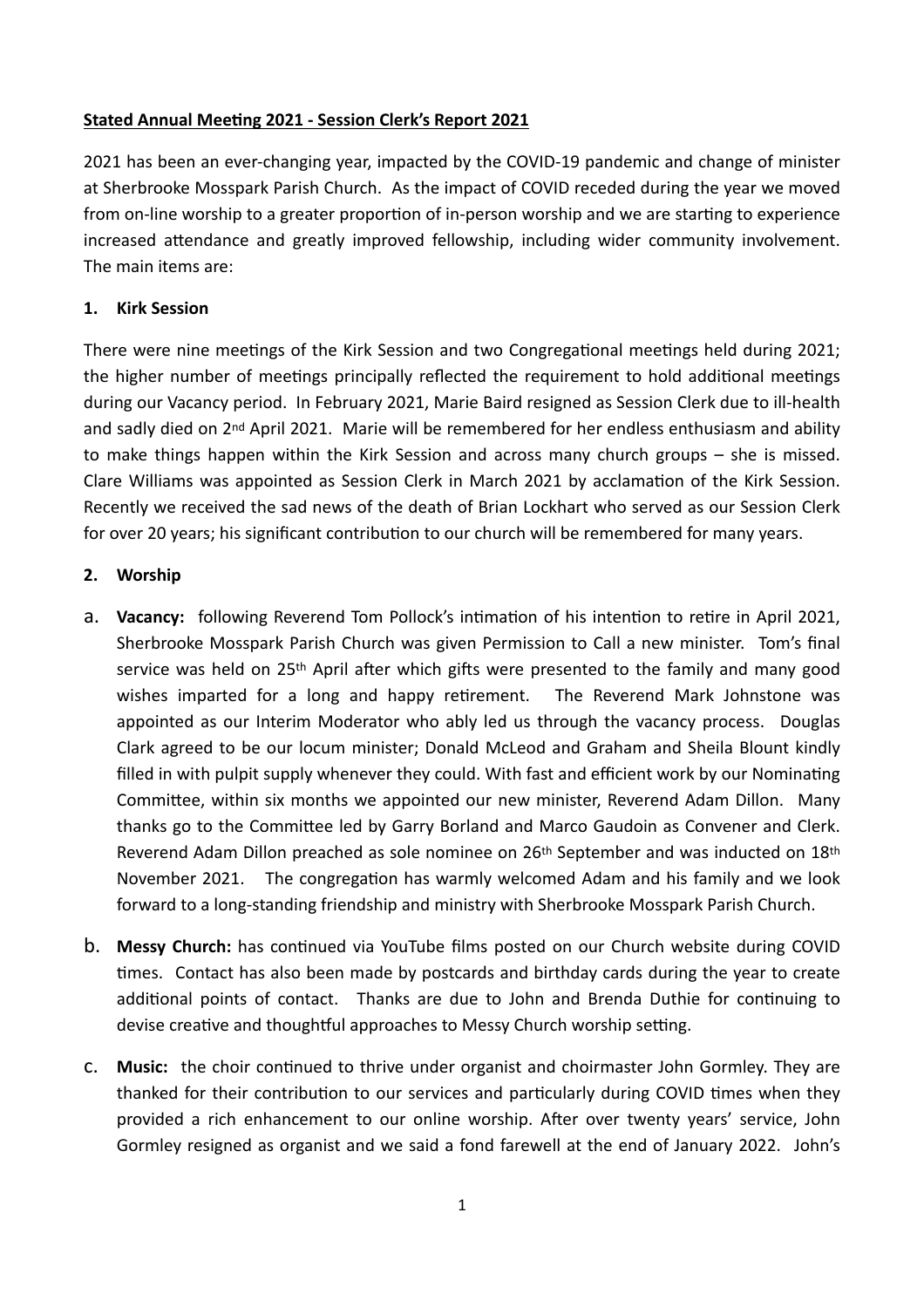unstinting service to our Church community was strongly commended; a successor is currently being sought.

3. **Presbytery:** Christine Macmillan has remained our Presbytery Elder. Sherbrooke Mosspark participated in the important Presbytery Mission Plan responding to a comprehensive survey about the life and work of our church community and provided input to further focus group work. Fact finding has now started on the AMBA (Asset Management Buildings Audit) by our Property team as part of Glasgow's Mission plan; Una Heaney is playing a key role in this Glasgow wide initiative.

## **4. Membership, Care and Development**

a. **Membership:** in 2021 we had seven new communicant members, however there were thirteen deaths, one restoration and thirteen other alterations mainly due to individuals who had left the district. The result was that our communicant roll reduced from 311 at 31st December 2020 to 287 as of 31st December 2021. Although on the surface this would seem like a disappointing drop, the various exercises to attest the Electoral Register, has meant that our communicant roll is now much more representative of our current congregation. Many thanks go to the various members who have been involved in this exercise. Particular thanks must go however to Christine Higgison, our previous Keeper of the Roll, who due to ill-health has now been succeeded by John and Brenda Duthie who kindly agreed to take on this post in the Autumn of 2021.

As part of our annual return of congregational statistics, we also reported 19 individuals over the age of 18 who are involved in the life of our congregation and 19 children. The MCD committee continued to encourage and engage in efforts to maintain contact with members throughout the year; we will look to build on this work as we build fellowship across the various groups within our church community.

- b. **Website and on-line worship:** we must commend the outstanding continuing work of Mags Cargey in relation to the communication portals of the Website and WhatsApp group. Our online worship has been essential and successful over the past year with high (up to 100 on a Sunday and more for some services) levels of participation. Many thanks to Julian Guse, John Gormley and Mags Cargey for their significant contributions. The on-line team has now been augmented with the addition of Jan Bostock and Robert Baird. Jan Bostock has also kindly agreed to be our GDPR officer.
- c. **Social Committee:** with COVID restrictions in place for much of the year the Social Committee's contributions have been somewhat reduced with many of our usual events having to be cancelled. As the year progressed, the Social Committee and our coffee team were able to assist with our new minister's induction celebration in November and Christmas celebration in December. As COVID restrictions are lifted, plans are in place for our usual Easter breakfast in April 2022. The Committee is commended and thanked for their continued support in assisting with a greater feeling of fellowship as we emerge from COVID.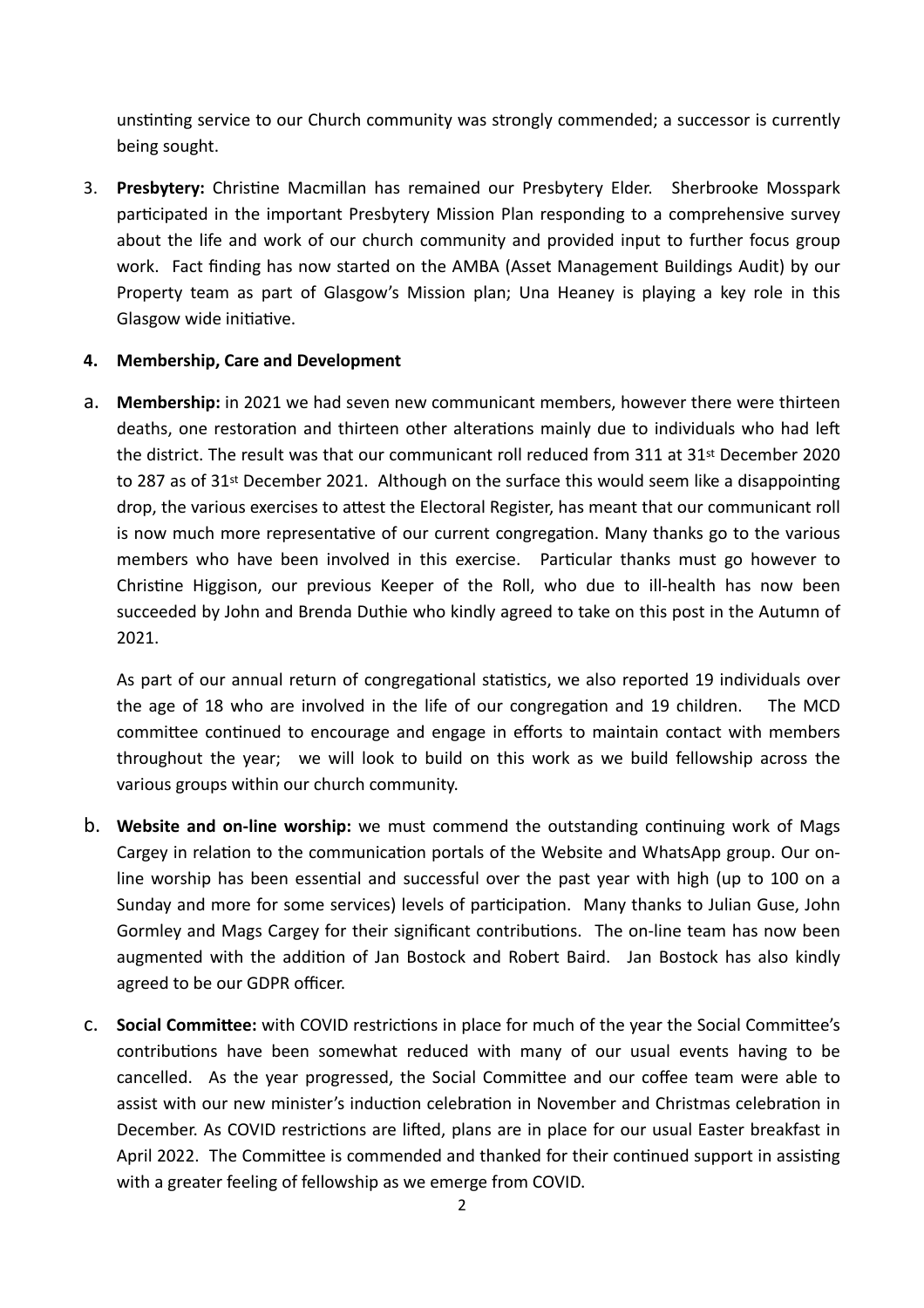5. **Finance and Property:** Iain Webster, has continued in his role as our Church Treasurer and should be commended for his fastidious work on our behalf; Iain has continued to be ably supported by David McCrossan. In April 2021, after forty years' service to the Property Committtee, George Galloway stepped down from his role of Property Convener.George's endless work across our Church Property was recognised by a presentation from the congregation in April 2021.Carole Mackie has kindly agreed to take up the mantle of Property Convener; the Property team should be congratulated for delivering the extensive Manse upgrade project over the summer months. In addition, a Property condition survey was commissioned in the Autumn and a fifteen year suggested planned maintenance programme has been prepared for the Church buildings by the external firm, Kerr Baxter Associates.

#### **6. Outreach:**

- a. **Mission Development Support Church and community outreach worker:** in March 2021, Glasgow Presbytery confirmed that we could progress with the appointment of a new outreach worker. Susan Graham has been appointed to the post and has started to contact the wider community including the local Mosspark school, neighbouring churches and Faith in Community Scotland. With the Reverend Adam Dillon now in post we hope to build our mission development further.
- **b. Hall bookings:** after fourteen years' service Janet Lamb retired as our Halls Manager in the Autumn; the Kirk Session commended Janet for her work over a long period. Anne McCaig has kindly agreed to take on this position. We are now seeing an increasing number of musical events as we emerge from COVID. The Glasgow Sinfonia. Glasgow Orchestral Society and Glasgow Chamber Orchestra held concerts in our Sanctuary in November 2021. The Youth organisations of the Scout Troop and a Ranger unit recommenced in September 2021 alongside the other church related groups of Badminton, Women's Group, the AM Chorus and the Embroidery Group and external hires of Taekwondo and Karate. We hope further community groups will recommence usage of our halls in 2022.

#### **7. Miscellaneous, but not unimportant**

Other activities to mention include, but not limited to:

- Mini plant sale, held outside for the first time, raising £2000.
- Contributions to the Lodging House Mission, Glasgow City Mission, Preshal Trust and Christian Aid.
- National Giving Day a Church of Scotland initiative for churches to conduct their own fundraising activity – we raised £4893.
- COP26 Sherbrooke Mosspark formed a group under the leadership of Graham and Sheila Blount to participate in this important world conference being held in Glasgow. We hosted several events in our Sanctuary including the Climate Change service in